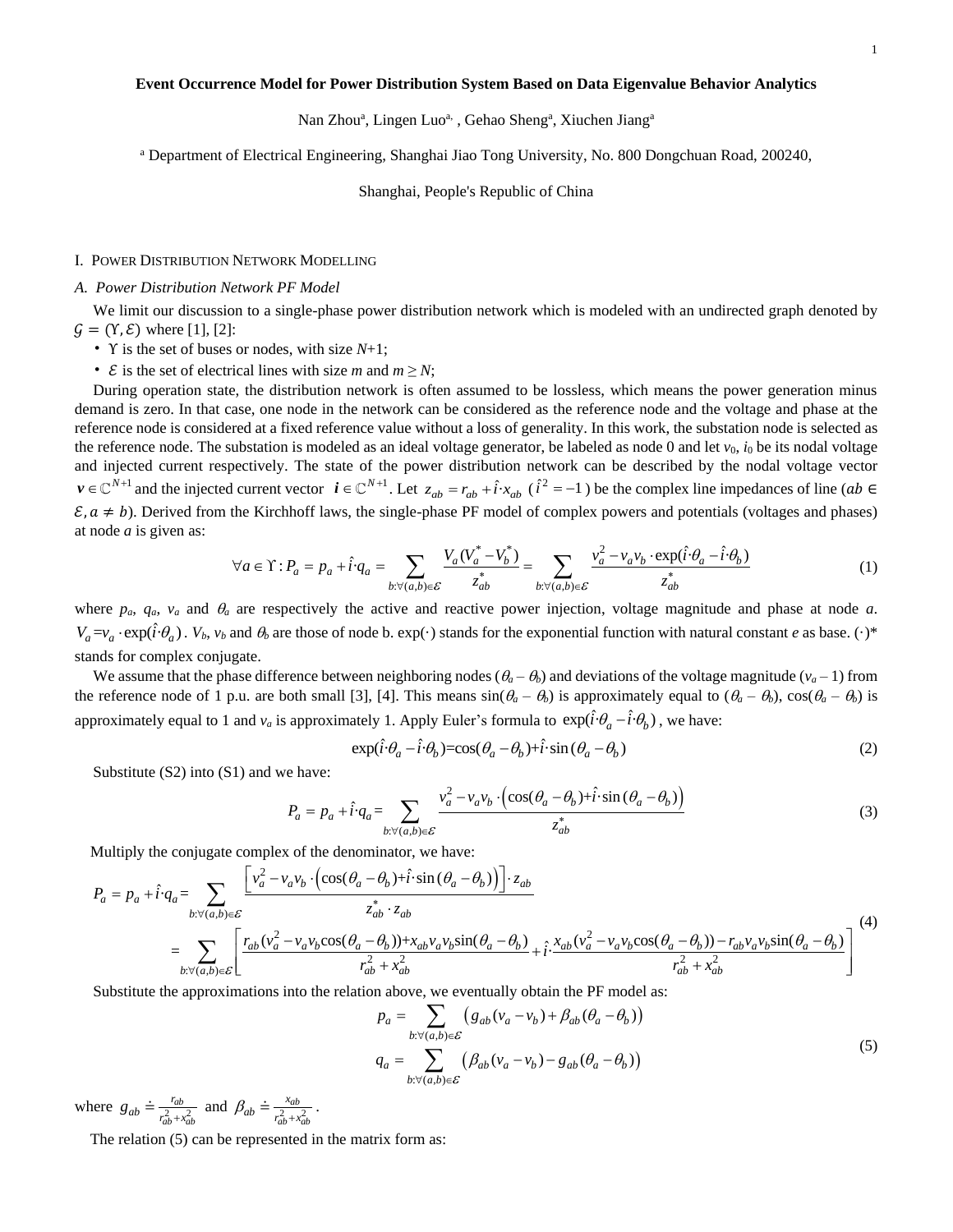<span id="page-1-0"></span>
$$
\mathbf{2} \\
$$

$$
P = M^{\mathrm{T}} g M \cdot v + M^{\mathrm{T}} \beta M \cdot \theta \tag{6}
$$

$$
Q = M^{\mathrm{T}} \beta M \cdot v - M^{\mathrm{T}} g M \cdot \theta \tag{6}
$$

It can also be represented in the complex matrix form as (which is equation (3) in the original text):

$$
P + \hat{i}Q = M^{\mathrm{T}}(g + \hat{i}\beta)M(v - \hat{i}\theta)
$$
\n(7)

where *M* is the edge to node incidence matrix: every row  $m_{ab}$  in *M* is equal to  $(e_a^T - e_b^T)$  which represents the edge  $(a, b)$ .  $e_a$  is the standard basis vector with 1 at the  $a<sup>th</sup>$  position and zero elsewhere.  $g$  and  $\beta$  are both diagonal matrixes representing their respective line conductance and susceptance. An illustration of the network incidence matrix, diagonal matrix and conductance matrix is shown in Fig. 1.



<span id="page-1-1"></span>Fig. 1. Illustration of the network incidence matrix establishment on the example of a network with four nodes (a) a network with four nodes (*a*, *b*, *c*, *d*). The line conductance is as written in the figure. (b) the node incidence matrix (c) diagonal matrix representing line conductance (d) the network conductance matrix.

Note before eliminating the reference node, the matrixes in (6) and (7) are (*N*+1)-dimensional matrixes with rank *N*. This means these matrixes are linearly dependent and are noninvertible. Therefore, by eliminating the substation node, which means eliminating the corresponding vectors from the matrixes, the resulting reduced matrixes are full-rank and invertible. Take the matrix *M* in Fig. 1 as example, eliminating the vector of Node a makes the previously noninvertible matrix invertible. Eliminate the reference node from all the matrixes in (6) and (7). For simplicity we use the same notation for the original and reduced dimension matrices.

By inverting the relation in (6), we can express the voltage magnitude and phase in the form of active and reactive power as:<br>  $\theta = M^{-1}x(M^{-1})^T p - M^{-1}r(M^{-1})^T q$ 

$$
\theta = M^{-1} x (M^{-1})^{\mathrm{T}} p - M^{-1} r (M^{-1})^{\mathrm{T}} q
$$
  
\n
$$
v = M^{-1} r (M^{-1})^{\mathrm{T}} p + M^{-1} x (M^{-1})^{\mathrm{T}} q
$$
 (8)

with *r* and *x* both diagonal matrixes with their element as the line resistance and reactance.

The relation in (8) is the equation (4) in the original text.

## *B. Covariance Matrix of Nodal Voltage Matrix*

Based on the derivation above, our next aim is to obtain the voltage eigenvalue spectrum, which should be calculated from its covariance matrix. Denote the mean value of complex variable  $x$  as  $\mu_x$ . The auto-covariance matrix of  $x$  writes as:

<span id="page-1-2"></span>
$$
\Omega_x = \mathbb{E}[(x - \mu_x)(x - \mu_x)^*]
$$
\n(9)

where  $(\cdot)$ <sup>\*</sup> denotes conjugate transpose. Moreover, denote the mean value of complex variable *y* as  $\mu$ <sub>y</sub>. The cross-covariance matrix of *x* and *y* writes as:

$$
\Omega_{xy} = \mathbb{E}[(x - \mu_x)(y - \mu_y)^*]
$$
\n(10)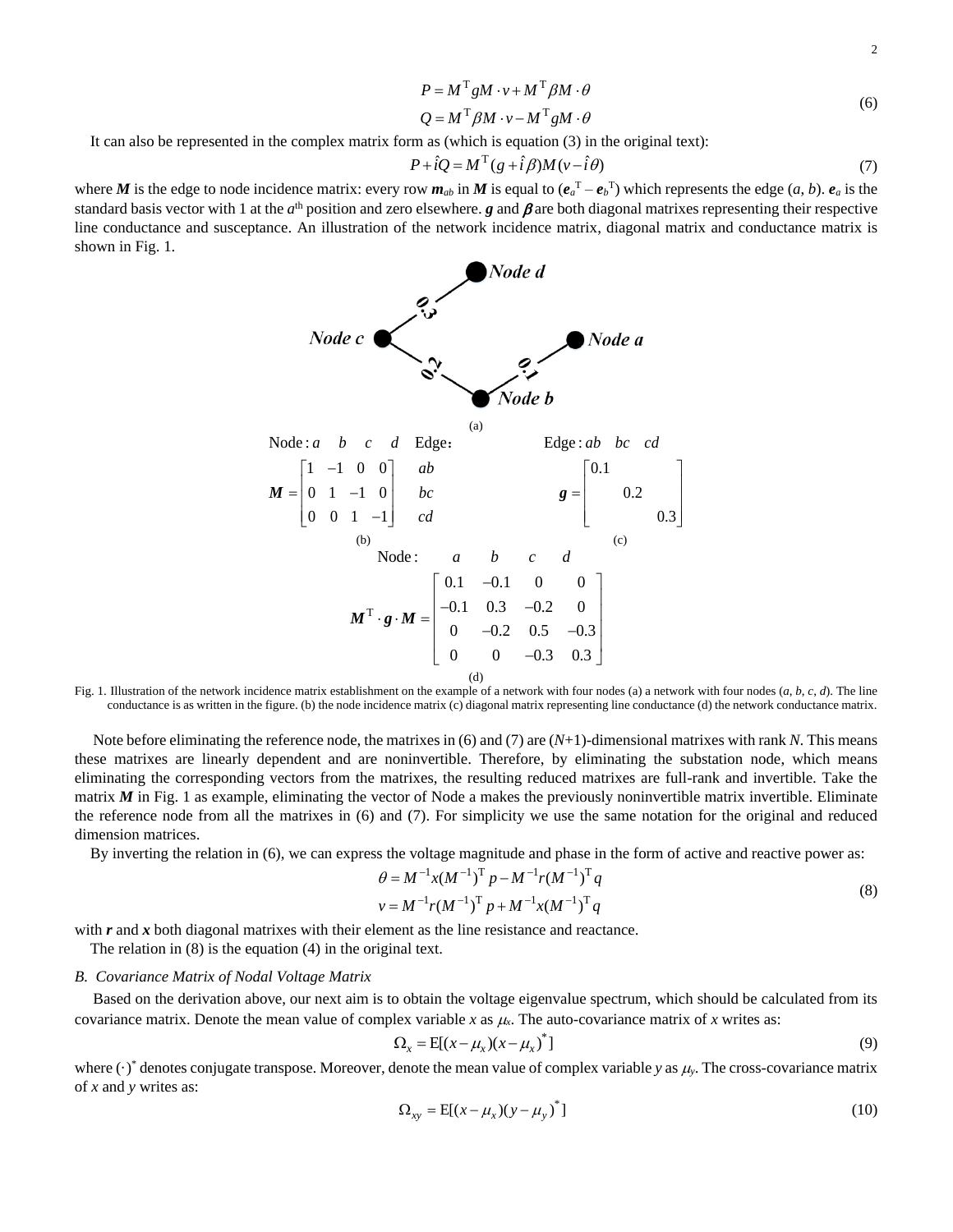Thus, the covariance matrix of phase difference  $\theta$  and voltage amplitude *v* (denoted as  $\Omega$ <sub>*v*</sub>) can be written as:

covariance matrix of phase difference θ and voltage amplitude *v* (denoted as 
$$
\Omega_v
$$
) can be written as:  
\n
$$
\Omega_{\theta} = E[(\theta - \mu_{\theta})(\theta - \mu_{\theta})^{\dagger}] = H_{1/x}^{-1} \Omega_p H_{1/x}^{-1} + H_{1/x}^{-1} \Omega_q H_{1/r}^{-1} - H_{1/x}^{-1} \Omega_{pq} H_{1/r}^{-1} - H_{1/x}^{-1} \Omega_{qp} H_{1/x}^{-1}
$$
\n
$$
\Omega_v = E[(v - \mu_v)(v - \mu_v)^{\dagger}] = H_{1/r}^{-1} \Omega_p H_{1/r}^{-1} + H_{1/x}^{-1} \Omega_q H_{1/x}^{-1} + H_{1/x}^{-1} \Omega_{pq} H_{1/x}^{-1} + H_{1/x}^{-1} \Omega_{qp} H_{1/r}^{-1}
$$
\n(11)

where  $H_{1/r} = M^{T} r^{-1} M$  and  $H_{1/x} = M^{T} x^{-1} M$ .

#### II. EVENT OCCURRENCE DETECTION AND CLASSIFICATION METHOD BASED ON EIGENVALUE DISTRIBUTION ANALYSIS

#### *A. Event Occurrence Model*

Suppose an event occurred at node *k* in the distribution system in Fig. 2. The nodal voltage, injected current and the line impedance  $(z_i, i=1, 2, ..., m)$  are as labelled in the figure.

According to the compensation theory, once an element change occurred in the circuit, it can be replaced with a current source which injects the same amount of current as the current changes through the element. Therefore, we replace the element change at node *k* in Fig. 2 with a current source  $\Delta i_k = I^{\text{post}} - I^{\text{pre}}$ , where  $I^{\text{pre}}$  and  $I^{\text{post}}$  denotes respectively the current drawn by the element before and after the event.

<span id="page-2-0"></span>

**Fig. 2.** The illustration of a distribution system with the reference node denoted as node 0 and the equivalent circuit based on compensation theorem.

# *B. Voltage Covariance Matrix Reacting to Event Occurrence*

This subsection gives the detailed derivation how the event occurrence influences the eigenvalue distribution of  $\Omega$ . The influence of the event occurrence to the distribution system nodal voltage matrix can be summarized as below:

1) Once an event occurs in the distribution network, it can be replaced with a current source  $\Delta i_k$  at node k. The current deviation  $\Delta I$  writes as  $\Delta I_k = \Delta I + \Delta i_k$ .

2) Through (9), this current deviation  $\Delta I_k$  caused a perturbation  $\Delta \Omega_r$  into the power covariance matrix  $\Omega_r$ .

3) Through (7), this perturbation  $\Delta \Omega$  caused by the injected current source is eventually transferred into the nodal voltage covariance matrix  $\Omega_{\nu}(a, a)$ . This makes the eigenvalues of  $\Omega_{\nu}$  exceeds the limit of SR law and M-P law, as shown in Fig. 3.

To demonstrate the conclusion above, we divided our derivation into two parts: (i) we first verified that the power covariance is related to the current covariance; (ii) we then demonstrated that the voltage covariance is related to the power covariance.

Part (i): Denote the network voltage matrix as *V*, current matrix as *I* and admittance matrix as *Y*. We write the network relation before event occurrence as:

$$
V \cdot Y = I \tag{12}
$$

There is a linear relation between voltage deviation  $\Delta V$  and power deviation  $\Delta P$  which is expressed as  $\Delta P = J_V \cdot \Delta V$  where  $J_V$  is the Jacobian matrix at the voltage matrix mean value. Substitute this relation into the network relation, we have  $\Delta P =$  $J_V Y^{-1} \Delta I$ . The covariance of power matrix  $\Omega_P$  can be obtained as:<br>  $\Omega_P = E[(P - \mu_P)(P - \mu_P)^*] = E[\Delta P \Delta P^*] = E[Y^{-1} J_V \Delta I \cdot \Delta I^* J_V^* (Y^{-1})^*]$ 

natrix at the voltage matrix mean value. Substitute this relation into the network relation, we have 
$$
\Delta P =
$$
  
of power matrix  $\Omega_P$  can be obtained as:  

$$
\Omega_P = E[(P - \mu_P)(P - \mu_P)^{\dagger}] = E[\Delta P \Delta P^{\dagger}] = E[Y^{-1} J_V \Delta I \cdot \Delta I^{\dagger} J_V^{\dagger} (Y^{-1})^{\dagger}]
$$

$$
= Y^{-1} J_V E[\Delta I \cdot \Delta I^{\dagger}] J_V^{\dagger} (Y^{-1})^{\dagger} = Y^{-1} J_V \Omega_I J_V^{\dagger} (Y^{-1})^{\dagger}
$$
(13)

Part (ii): We first introduce the following assumption:

*Assumption 1***:** The active and reactive power demands of the individual nodes are uncorrelated, while active and reactive powers at the same node are positively correlated.

This assumption is a simplification reflecting the diversity of individual demands in the power distribution network. Thus, for any node  $\forall a, b \in \Upsilon$ , there is no correlation between different nodes' power, which means the cross-covariance matrix is zero. In mathematics, this means:

<span id="page-2-1"></span>
$$
\Omega_p(a,b) = \Omega_q(a,b) = \Omega_{pq}(a,b) = 0
$$
\n(14)

Note there is a difference between the covariance matrix  $\Omega_p$  and  $\Omega_p(a, b)$ . The former is calculated with (6) which is the active power matrix of all nodes in system, while the latter is calculated with only the active power from node *a* and node *b*. This feature also applies to the covariance matrix of  $\Omega_q(a, b)$  and  $\Omega_{pq}(a, b)$ 

Thus, for any node  $\forall a \neq b$ , the covariance of nodal voltage at node *a* can also be represented with:<br>  $\Omega_{\nu}(a, a) = \Omega_{\nu}(a, a) - 0 = \Omega_{\nu}(a, a) - \Omega_{\nu}(a, b)$  (15)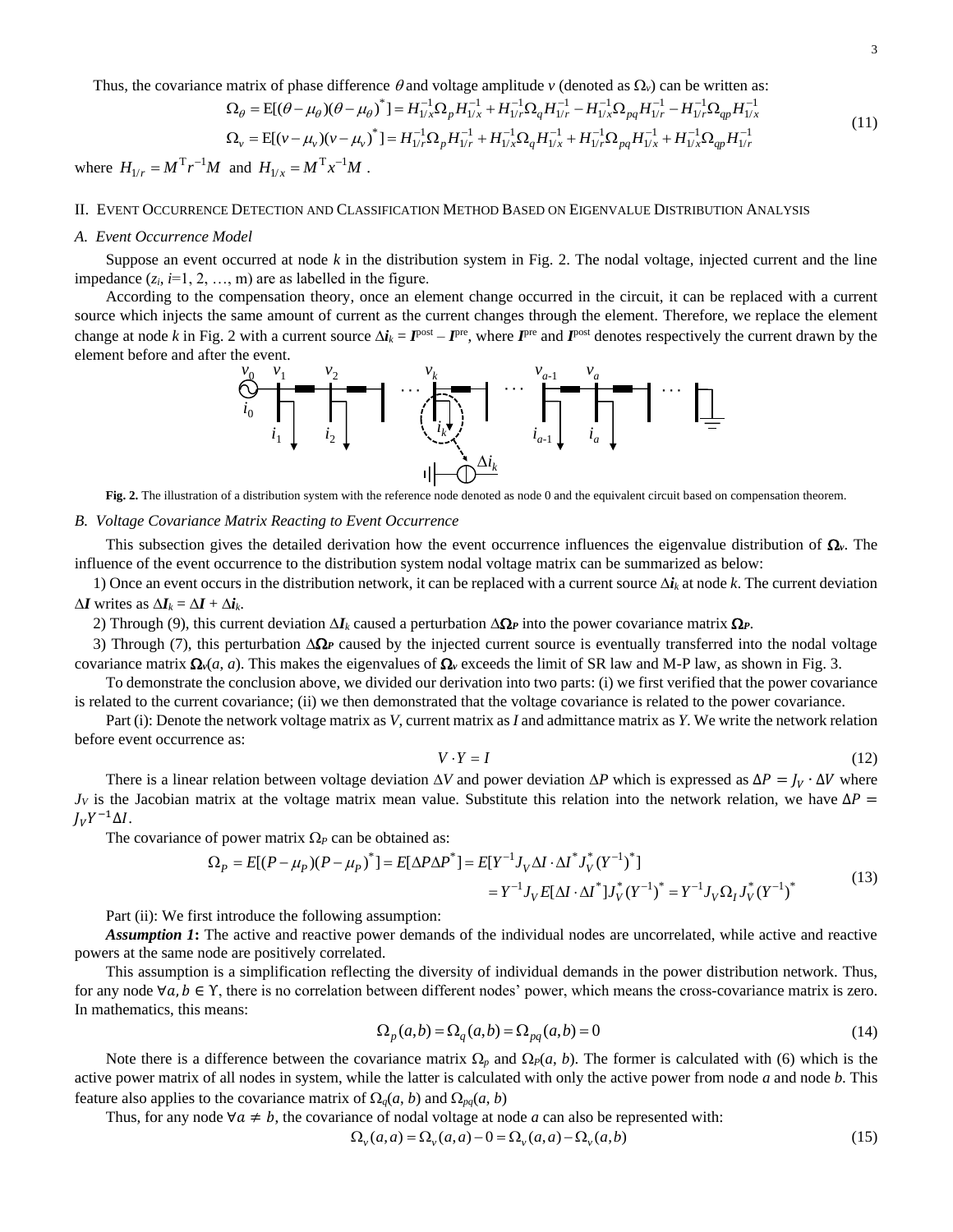where both the auto-covariance matrix  $\Omega_{\nu}(a, a)$  and cross-covariance matrix  $\Omega_{\nu}(a, b)$  are in the form of [\(11\)](#page-2-0) with four nonnegativeterms. Let the first term  $H_{1/r}^{-1}(a,a)\Omega_p(a,a)H_{1/r}^{-1}(a,a)$  denoted as  $\Omega_{\nu}^1(a,a)$ . The second, third and fourth term i[n \(11\)](#page-2-0)<br>are denoted as  $\Omega_{\nu}^2(a,a)$ ,  $\Omega_{\nu}^3(a,a)$  and  $\Omega_{\nu}^4(a,a)$  respectively. Following are denoted as  $\Omega^2_\nu(a,a)$ ,  $\Omega^3_\nu(a,a)$  and  $\Omega^4_\nu(a,a)$  respectively. Following the similar process, we can write (15) as:

$$
\Omega_{\nu}(a,a) - \Omega_{\nu}(a,b) = \left(\Omega_{\nu}^{1}(a,a) - \Omega_{\nu}^{1}(a,b)\right) + \left(\Omega_{\nu}^{2}(a,a) - \Omega_{\nu}^{2}(a,b)\right) + \left(\Omega_{\nu}^{3}(a,a) - \Omega_{\nu}^{3}(a,b)\right) + \left(\Omega_{\nu}^{4}(a,a) - \Omega_{\nu}^{4}(a,b)\right) \tag{16}
$$

Equatio[n \(16\)](#page-3-0) needs to be further simplified. To do so, we first give the following lemma:

**Lemma 1**: If node *a* and its parent node *b* both belong to the same tree  $T_k$ , we have:<br>  $H_{1/r}^{-1}(a,c) - H_{1/r}^{-1}(b,c) = r_{ab}$ ,  $c \in D_a^{T_k}$ *T*

$$
H_{1/r}^{-1}(a,c) - H_{1/r}^{-1}(b,c) = r_{ab}, \quad c \in D_a^{T_k}
$$
  
\n
$$
H_{1/x}^{-1}(a,c) - H_{1/x}^{-1}(b,c) = x_{ab}, \quad c \in D_a^{T_k}
$$
\n(17)

where  $D_a^{T_k}$  is the set of nodes from *a* to the reference node in tree  $T_k$ .

**Proof:** From the geometric relationship between the two nodes in the graph, we have:

<span id="page-3-1"></span><span id="page-3-0"></span>
$$
D_a^{\mathcal{T}_k} = D_b^{\mathcal{T}_k} \cap \{ (ab) \} \tag{18}
$$

Recall the definition of the matrix  $H_{1/r}$ ,  $H_{1/x}$  and  $M$  i[n \(7\)](#page-1-0) an[d \(11\).](#page-2-0) Note the difference between  $H_{1/r}$  and  $H_{1/r}(a,b)$  where the former is the matrix established with all nodes in the tree where the latter is established with only two nodes *a* and *b*. Following the illustration in [Fig. 1,](#page-1-1) equation [\(17\)](#page-3-1) can be proved.

**Lemma 2:** If node *a* and node *b* are two nodes in the graph:  
\n
$$
H_{1/r}^{-1}(a,b) = 0 \qquad \text{, if } a,b \text{ are on different trees}
$$
\n
$$
H_{1/r}^{-1}(a,b) = \sum_{f \in T_k} M^{-1}(a,f)r(f,f)M^{-1}(b,f)
$$
\n
$$
= \sum_{(cd) \in D_a^T k \cap D_b^T k} r_{cd} \qquad \text{, if } a,b \in T_k
$$
\n(19)

Lemma 2 shows that  $H_{1/r}^{-1}(a,b)$  represents the sum of the line resistances of the common lines of  $D_a^{T_k}$  and  $D_b^{T_k}$ . If there is no common line, the result is 0. The same results can also be obtained with  $H_{1/x}^{-1}(a,b)$ .

Back to the matrix subtraction in (16) and apply Lemma 1. We can obtain:

1. The same results can also be obtained with  $H_{1/x}^{-1}(a,b)$ .<br>
tion in (16) and apply Lemma 1. We can obtain:<br>  $\Omega_y^1(a,a) - \Omega_y^1(a,b) = H_{1/r}^{-1}(a,a) \Omega_p(a,a) H_{1/r}^{-1}(a,a) - H_{1/r}^{-1}(a,b) \Omega_p(a,b) H_{1/r}^{-1}(a,b)$  (20)

Denote *d* as the node in tree  $T_k$  while c is the node in  $D_a^{T_k}$ . Substitute *a* with *d* and then replace *b* with *c* in the relation above,<br>ave:<br> $\Omega_v^1(a, a) - \Omega_v^1(a, b) = \sum_d \sum_{c \in D_a^{T_k}} H_{1/r}^{-1}(a, d) \Omega_p(d, c) (H_{1/r}^{-1}(a, c) - H$ we have:  $\frac{1}{N_v}(a,a) - \Omega_v^1(a,b) = \sum_{r} \sum_{r} H_{1/r}^{-1}(a,d) \Omega_v(d,c) \Big( H_{1/r}^{-1}(a,c) - H_{1/r}^{-1}$  $\frac{1}{\sqrt{1-c}}(a,d)\Omega_{\infty}(d,c)\Big(H_{1/c}^{-1}(a,c)-H_{1/c}^{-1}(d,c)\Big)$ 

$$
L_{\nu}^{L}(a,a) - \Omega_{\nu}^{L}(a,b) = H_{1/r}^{-1}(a,a)\Omega_{p}(a,a)H_{1/r}^{-1}(a,a) - H_{1/r}^{-1}(a,b)\Omega_{p}(a,b)H_{1/r}^{-1}(a,b)
$$
\n
$$
T_{k} \text{ while c is the node in } D_{a}^{T_{k}}. \text{ Substitute } a \text{ with } d \text{ and then replace } b \text{ with } c \text{ in the relation above,}
$$
\n
$$
\Omega_{\nu}^{L}(a,a) - \Omega_{\nu}^{L}(a,b) = \sum_{d} \sum_{c \in D_{d}^{T_{k}}} H_{1/r}^{-1}(a,d)\Omega_{p}(d,c) \Big( H_{1/r}^{-1}(a,c) - H_{1/r}^{-1}(d,c) \Big)
$$
\n
$$
= \sum_{d} \sum_{c \in D_{d}^{T_{k}}} H_{1/r}^{-1}(a,d)\Omega_{p}(d,c)r_{ac}
$$
\n
$$
= \sum_{c \in D_{d}^{T_{k}}} H_{1/r}^{-1}(a,c)\Omega_{p}(c,c)r_{ac}
$$
\n(21)

Apply Lemma 2 to [\(21\)](#page-3-2) and we finally have:

<span id="page-3-2"></span>
$$
\Omega_{\nu}^{1}(a,a) - \Omega_{\nu}^{1}(a,b) = \sum_{\forall c \in D_{a}^{T_{k}}} r_{ac}^{2} \cdot \Omega_{p}(c,c)
$$
\n(22)

Following a similar procedure, we can obtain the expression of the other three terms:  
\n
$$
\Omega_v^2(a, a) - \Omega_v^2(a, b) = \sum_{\forall c \in D_a^{T_k}} x_{ac}^2 \cdot \Omega_p(c, c)
$$
\n
$$
\Omega_v^3(a, a) - \Omega_v^3(a, b) = \Omega_v^4(a, a) - \Omega_v^4(a, b) = \sum_{\forall c \in D_a^{T_k}} r_{ac} \cdot x_{ac} \cdot \Omega_p(c, c)
$$
\n(23)

$$
\sum_{\forall c \in D_{a}^{\alpha}} c_{c}^{\beta}(\alpha, a) - \Omega_{\nu}^{\beta}(\alpha, b) = \Omega_{\nu}^{\beta}(\alpha, a) - \Omega_{\nu}^{\beta}(\alpha, b) = \sum_{\forall c \in D_{a}^{\gamma}} r_{ac} \cdot x_{ac} \cdot \Omega_{p}(c, c)
$$
\n(23)

Thus, the final expression of  $\Omega_{\nu}(a, a)$  can be written as:

$$
(a, a) \text{ can be written as:}
$$
\n
$$
\Omega_{\nu}(a, a) = \sum_{\forall c \in D_a^{\mathcal{T}_k}} \left[ r_{ac}^2 \Omega_p(c, c) + x_{ac}^2 \Omega_q(c, c) + 2r_{ac} x_{ac} \Omega_{pq}(c, c) \right]
$$
\n
$$
(24)
$$

In (9), we have related the voltage covariance matrix  $\Omega$ <sub>*v*</sub> to the injected power covariance  $\Omega$ *v*.

# *C. Voltage Covariance Matrix Reacting to Event Occurrence*

Denote the network voltage matrix as  $V = [v_1, v_2, ..., v_N]$  where  $v_j = [v_{1j}, v_{2j}, ..., v_{Nj}]$ <sup>T</sup> is a *N*-dimensional vector established with the *j*<sup>th</sup> column of *V*. The current matrix is in the similar form of  $I = [i_1, i_2, ..., i_N]$  where  $i_j = [i_1, i_2, ..., i_N]$ <sup>T</sup>. Denote the  $N \times$ *N* dimensional impedance matrix as *Z*. We can write the network relation as: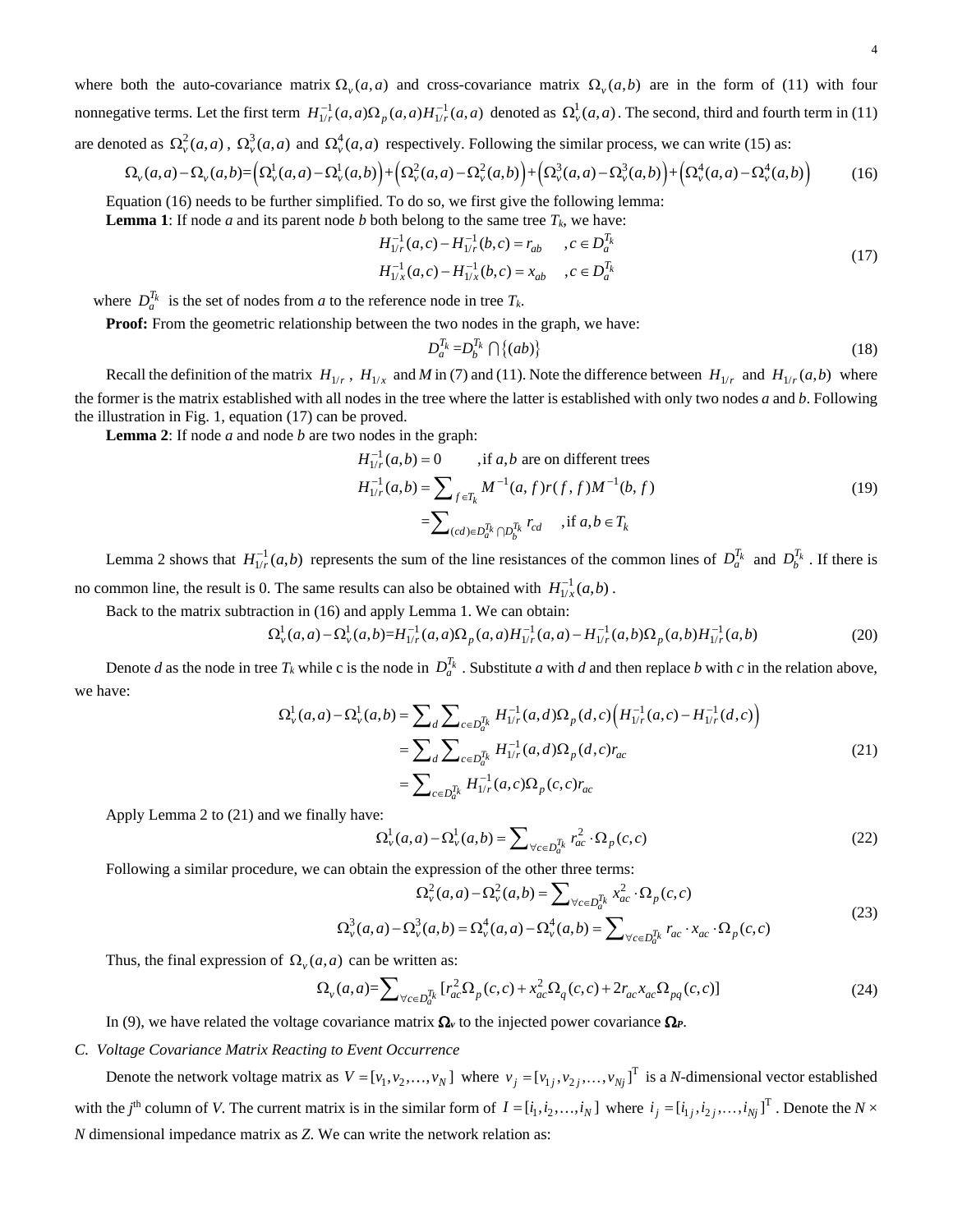$$
V = Z \cdot I \tag{25}
$$

Then convert the network voltage matrix V and into its standard form V with the method below:  
\n
$$
\tilde{v}_j = v_j / [\sqrt{N} \cdot \sigma(v_j)], \qquad j = 1, 2, ..., N
$$
\n(26)

where  $\sigma(\cdot)$  is the standard deviation and  $\tilde{V} = [\tilde{v}_1, \tilde{v}_2, ..., \tilde{v}_N]$ . Perform the similar conversion to the current matrix *I* and eventually we have:

<span id="page-4-0"></span>
$$
\tilde{V} = Z \cdot \tilde{I} + I_N \sigma_m^2 \tag{27}
$$

where  $I_N$  is the N dimensional identity matrix and  $\sigma_m^2$  denotes the Gaussian noise of the introduced by the measurement device.

The covariance matrix is a square matrix giving the covariance between each pair of elements of a given matrix. The covariance matrix of system nodal voltage generalizes the notion of variance to multiple dimensions, giving us the possibility to fullycharacterize different type of events in the system. Substitute the nodal voltage into (9), the voltage covariance can be obtained as:<br>  $\Omega_{\tilde{V}} = E[(\tilde{V} - \mu_{\tilde{V}})(\tilde{V} - \mu_{\tilde{V}})^*] = E[Z \cdot (\tilde{I} - \mu_{\tilde{I}})(\tilde{I} - \$ obtained as:

$$
\Omega_{\tilde{V}} = E[(\tilde{V} - \mu_{\tilde{V}})(\tilde{V} - \mu_{\tilde{V}})^*] = E[Z \cdot (\tilde{I} - \mu_{\tilde{I}})(\tilde{I} - \mu_{\tilde{I}})^* \cdot Z^*] + I_N \sigma_m^2 = Z \cdot Z^* + I_N \sigma_m^2
$$
\n(28)

Suppose an event occurred in the system. Because the event is replaced with an equivalent current source as described in the former section, it can be viewed as a sudden change in the  $k^{\text{th}}$  entry of  $\tilde{l}$ . Let  $\tilde{V}'$  denotes the system nodal voltage after event occurrence, the equatio[n \(27\)](#page-4-0) can be written as:

$$
\tilde{V}' = Z \cdot (I_N + \alpha_k e_k e_k^*) \cdot \tilde{I} + I_N \sigma^2
$$
\n(29)

where  $\alpha_k$  is a constant greater than or equal to  $-1$  and  $e_k \in \mathbb{C}^N$  is a vector of all zeros but for  $e_k(k) = 1$ . For example,  $\alpha_k = -1$  turns the entry  $k$  of  $I$  into 0, corresponding to a complete failure at node  $k$ .

Denote 
$$
y(t) = \Omega_{\tilde{V}}^{-1/2} \cdot \tilde{V}
$$
 and  $y'(t) = \Omega_{\tilde{V}}^{-1/2} \cdot \tilde{V}'$ . Their corresponding covariance matrix can be calculated as:  
\n
$$
E[(y(t) - \mu_{y(t)}) (y(t) - \mu_{y(t)})^*] = I_N
$$
\n
$$
E[(y'(t) - \mu_{y'(t)}) (y'(t) - \mu_{y'(t)})^*] = I_N + [(1 + \alpha_k)^2 - 1] \cdot \Omega_{\tilde{V}}^{-1/2} Z e_k \cdot e_k^* Z^* \Omega_{\tilde{V}}^{-1/2}
$$
\n(30)  
\n
$$
\stackrel{\triangle}{=} I_N + P(k, \alpha_k)
$$

where the  $P(k, \alpha_k)$  in the second formular can be viewed as a perturbation into the identity matrix  $I_N$ . In particular, the perturbation part corresponds to the value change at the  $k^{\text{th}}$  entry of the covariance matrix caused by the event occurrence at this node. By detecting and classifying this value change in the voltage covariance matrix, different types of events can be detected and classified.

## III. NUMERICAL RESULTS

**Table 1. Detection criteria under different event occurrence scenarios in different system.**

| <b>Test Feeder</b>                    | Criterion                  | Scenario                | <b>FLT</b>    | GL      | LI      | LS.     | SC      | <b>SA</b>    | LT           | DG      |
|---------------------------------------|----------------------------|-------------------------|---------------|---------|---------|---------|---------|--------------|--------------|---------|
|                                       |                            | $\mathcal{H}_0^{\rm a}$ | Events:       | Events: | Events: | Events: | Events: | Events:      | Events:      | Events: |
| <b>IEEE</b><br>$34-$<br>node system   | $\rm C_{SRL}$              | 0.910                   | 0.681         | 0.754   | 0.727   | 0.751   | 0.755   | 0.408        | 0.408        | 0.678   |
|                                       | $C_{MPL1}$                 | 1.361                   | $1.00E + 06$  | 1.782   | 2.397   | 2.841   | 1.822   | $1.15E+07$   | $8.39E + 06$ | 3.601   |
|                                       | $C_{\rm MPL2}$             | 0.140                   | 0.515         | 0.306   | 0.302   | 0.312   | 0.204   | 0.594        | 0.460        | 0.306   |
| $37 -$<br><b>IEEE</b><br>node system  | $\mathrm{C_{SRL}}$         | 1.000                   | 0.686         | 0.827   | 0.800   | 0.772   | 0.719   | 0.428        | 0.624        | 0.831   |
|                                       | $C_{MPL1}$                 | 1.246                   | $1.06E + 06$  | 1.948   | 2.346   | 1.781   | 1.703   | $6.20E + 06$ | $2.88E + 05$ | 1.968   |
|                                       | $C_{\text{MPL2}}$          | 0.120                   | 0.305         | 0.289   | 0.261   | 0.305   | 0.317   | 0.399        | 0.364        | 0.303   |
| <b>IEEE</b><br>$123 -$<br>node system | $C_{\footnotesize\rm SRL}$ | 0.997                   | 0.897         | 0.911   | 0.917   | 0.931   | 0.942   | 0.468        | 0.716        | 0.932   |
|                                       | $C_{MPL1}$                 | 1.240                   | $1.25E + 05$  | 1.519   | 1.552   | 1.589   | 1.893   | $4.53E + 08$ | $2.22E + 06$ | 1.477   |
|                                       | $C_{\rm MPL2}$             | 0.102                   | 0.266         | 0.168   | 0.159   | 0.169   | 0.171   | 0.658        | 0.498        | 0.192   |
| LV<br><b>IEEE</b><br>system           | $\mathrm{C}_{\text{SRL}}$  | 0.992                   | 0.774         | 0.912   | 0.932   | 0.921   | 0.912   | 0.676        | 0.781        | 0.898   |
|                                       | $C_{MPL1}$                 | 1.260                   | $2.57E + 04$  | 3.505   | 3.733   | 1.784   | 1.756   | $3.81E + 07$ | $6.40E + 07$ | 1.864   |
|                                       | $C_{\text{MPL2}}$          | 0.109                   | 0.366         | 0.169   | 0.172   | 0.174   | 0.171   | 0.577        | 0.445        | 0.168   |
| IEEE<br>8500-<br>node system          | $C_{SRL}$                  | 1.000                   | 0.960         | 0.986   | 0.986   | 0.987   | 0.992   | 0.952        | 0.972        | 0.982   |
|                                       | $C_{MPL1}$                 | 1.012                   | $1.25E+07$    | 3.532   | 4.155   | 4.357   | 6.319   | $5.31E + 08$ | $2.21E + 07$ | 4.177   |
|                                       | $C_{\text{MPL2}}$          | 0.012                   | 0.047         | 0.034   | 0.037   | 0.028   | 0.034   | 0.084        | 0.050        | 0.029   |
| $Ckt-5$<br>system                     | $C_{\rm SRL}$              | 0.995                   | 0.904         | 0.992   | 0.991   | 0.961   | 0.984   | 0.887        | 0.924        | 0.947   |
|                                       | $C_{MPL1}$                 | 1.015                   | $1.24E + 0.5$ | 3.736   | 3.989   | 3.629   | 6.423   | $9.98E + 07$ | $8.83E+07$   | 3.936   |
|                                       | $C_{\text{MPL2}}$          | 0.013                   | 0.049         | 0.017   | 0.018   | 0.020   | 0.020   | 0.069        | 0.056        | 0.019   |
| $Ckt-24$                              | $\mathbf{C}_{\text{SRL}}$  | 1.000                   | 0.957         | 0.981   | 0.983   | 0.980   | 0.976   | 0.927        | 0.937        | 0.986   |